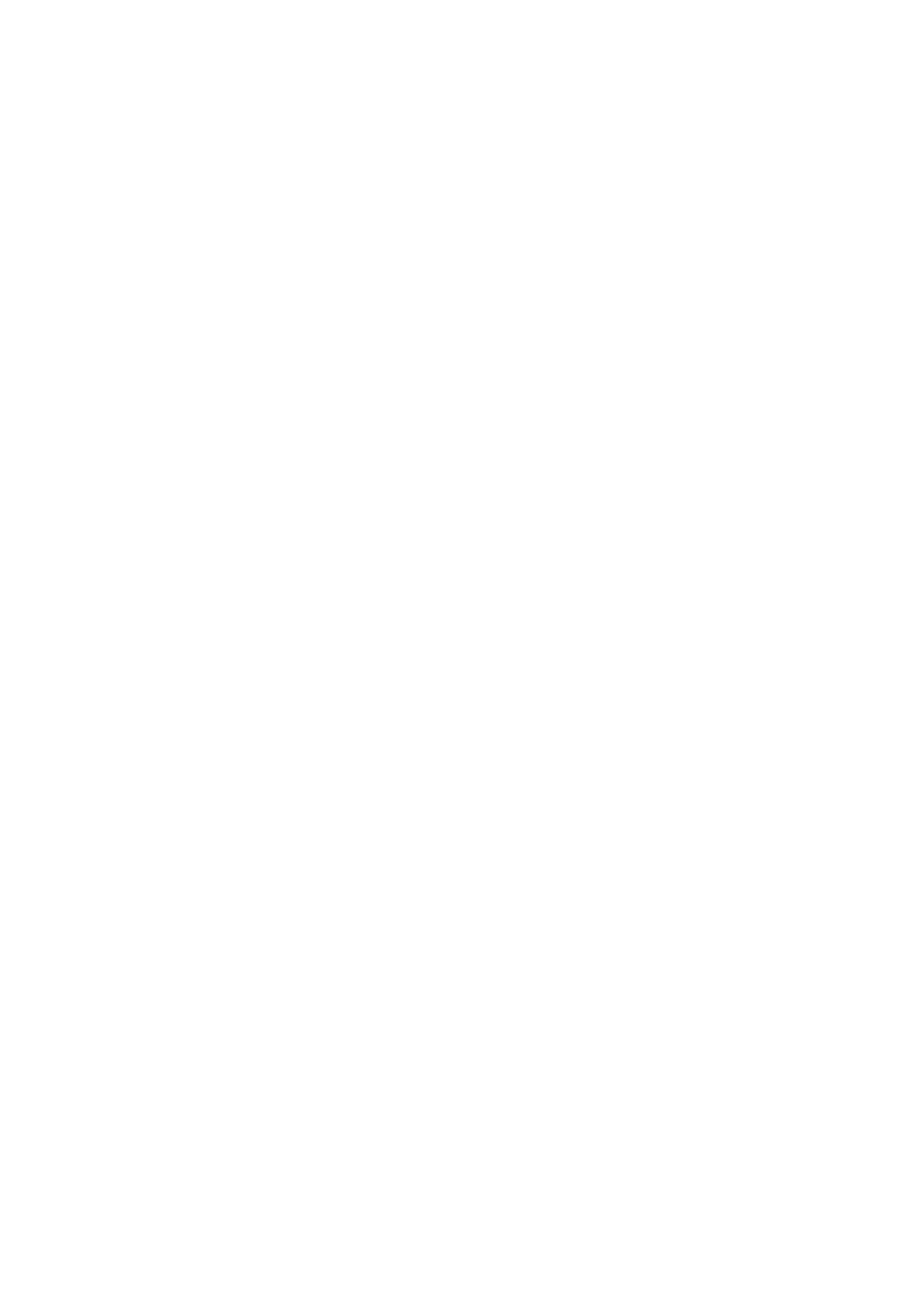

# **Call for evidence**

Objectives and assessment criteria

**March 2019**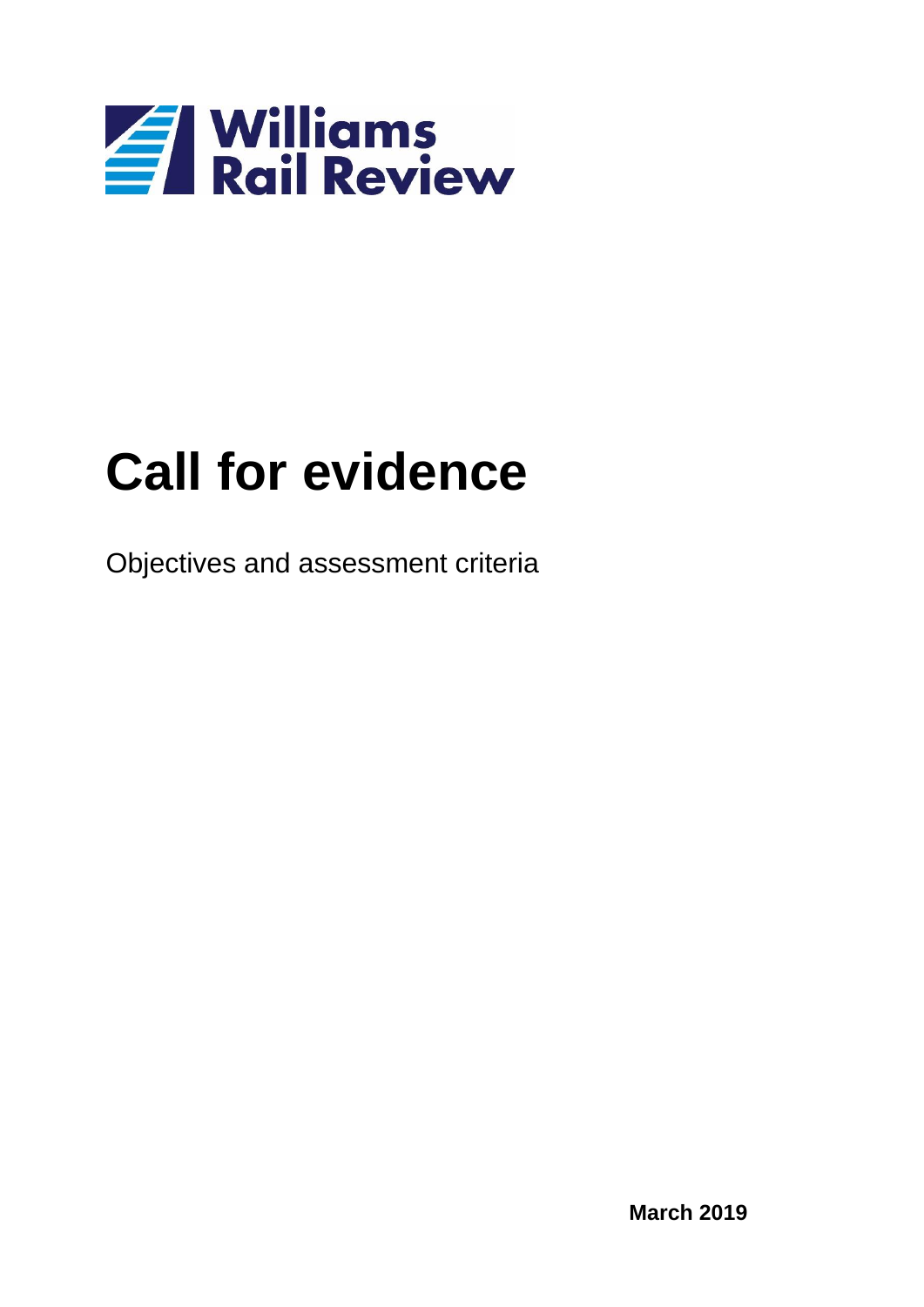The Williams Rail Review team has actively considered the needs of blind and partially sighted people in accessing this document. The text will be made available in full on the Department for Transport website. The text may be freely downloaded and translated by individuals or organisations for conversion into other accessible formats. If you have other needs in this regard please contact;

The Williams Review Great Minster House 33 Horseferry Road London SW1P 4DR Telephone 0300 330 3000 Website [www.gov.uk/dft](file:///C:/Data/WORD97/TEMPLATE/DFT/www.gov.uk/dft) General enquiries: [https://forms.dft.gov.uk](https://forms.dft.gov.uk/)

© Crown copyright 2019

You may re-use this information (not including logos or third-party material) free of charge in any format or medium, under the terms of the Open Government Licence. To view this licence, visit [http://www.nationalarchives.gov.uk/doc/open-government](http://www.nationalarchives.gov.uk/doc/open-government-licence/version/3/)[licence/version/3/](http://www.nationalarchives.gov.uk/doc/open-government-licence/version/3/) or write to the Information Policy Team, The National Archives, Kew, London TW9 4DU, or e-mail: [psi@nationalarchives.gov.uk](mailto:psi@nationalarchives.gov.uk)

Where we have identified any third-party copyright information you will need to obtain permission from the copyright holders concerned.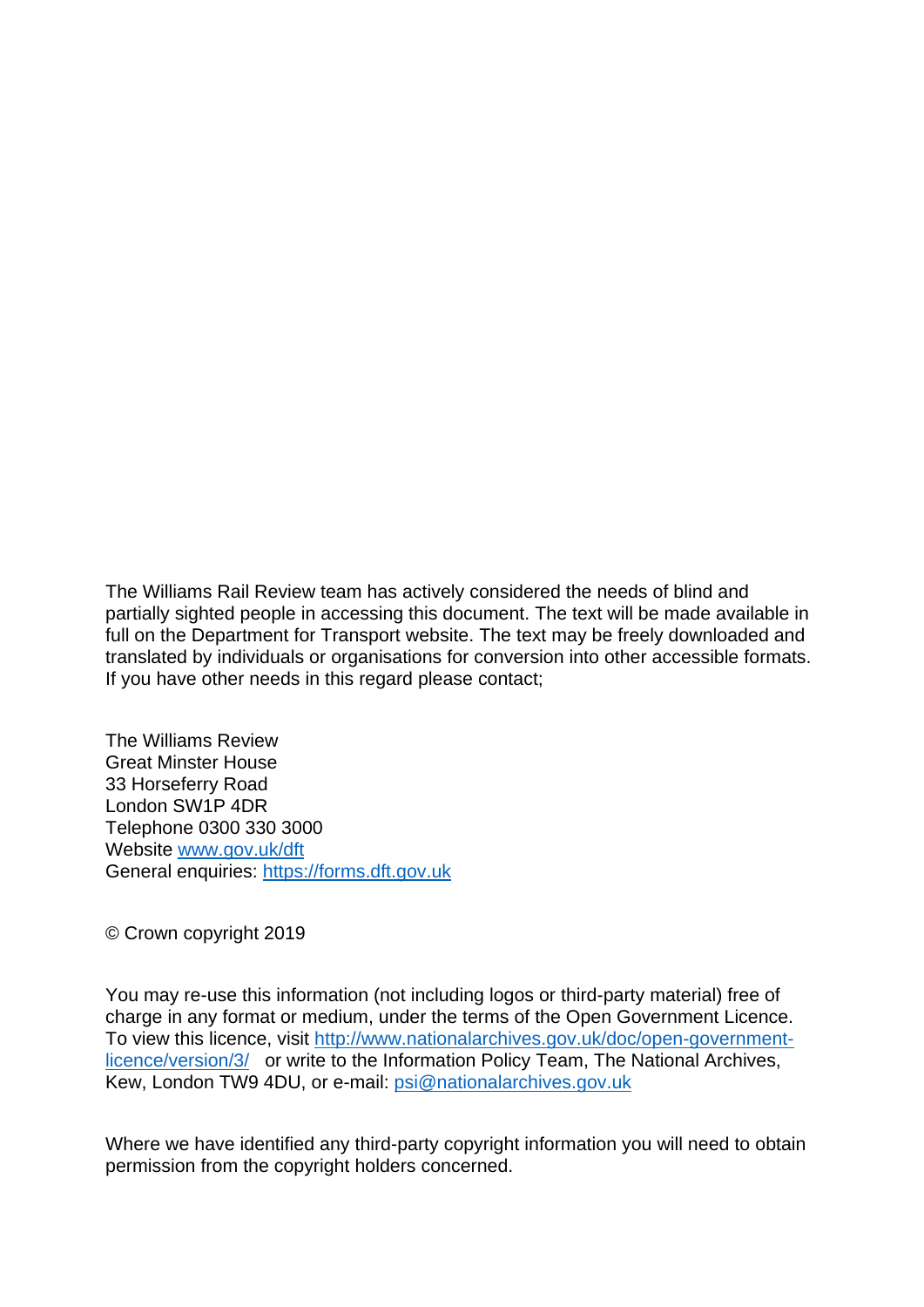### **Contents**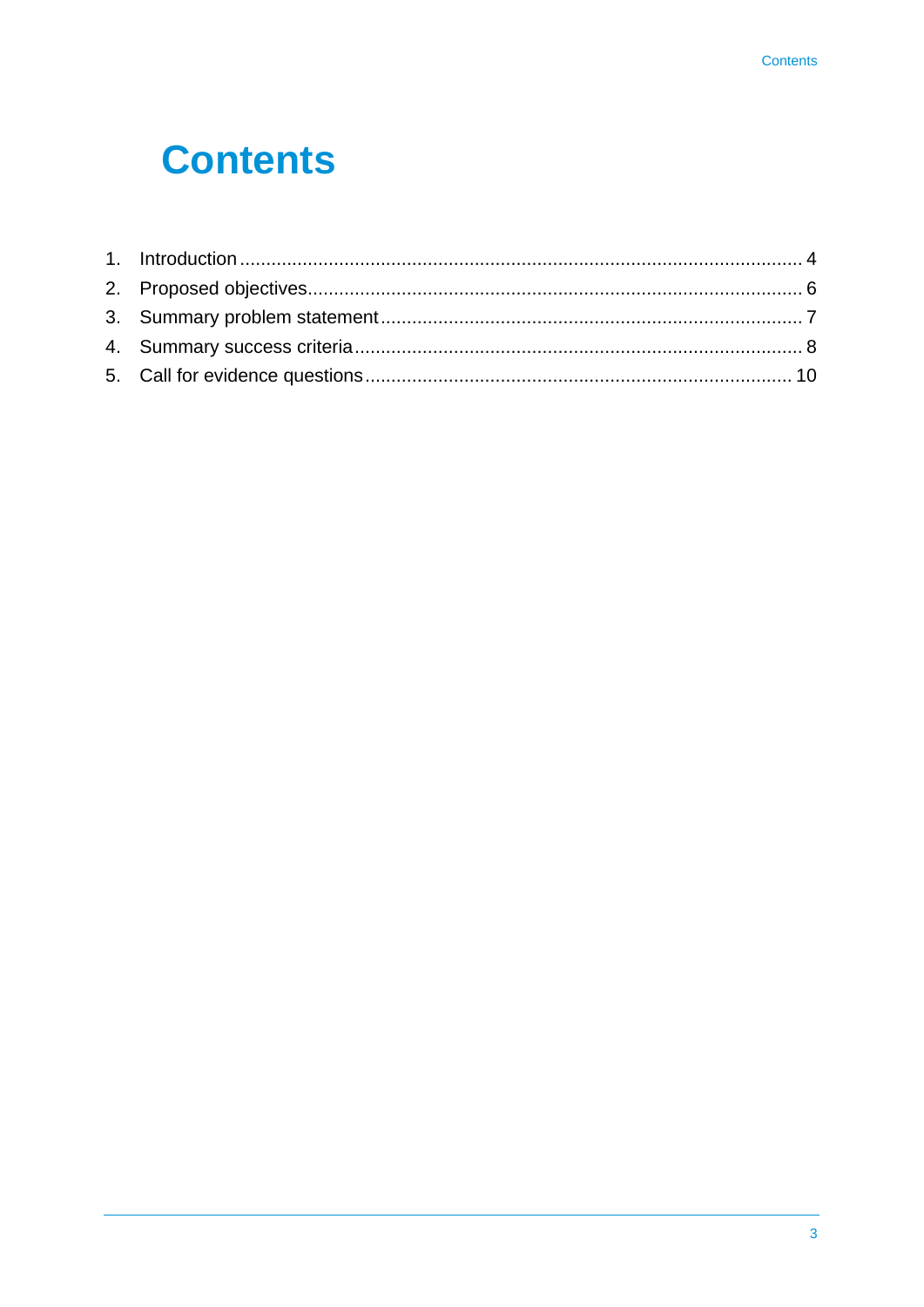### <span id="page-5-0"></span>**1. Introduction**

- 1.1 The Rail Review launched a public call for evidence in December 2018. Since then we have run an extensive programme of engagement with interested parties.
- 1.2 To date, the Review has met with over 130 stakeholder groups and organisations, across all regions of Great Britain, and over 200 submissions have been received to the Review's call for evidence.
- 1.3 These responses have been used to inform the evidence papers the Review is publishing. They have also helped us to more clearly diagnose the current problems with the railway and identify potential priorities for reform.
- 1.4 The purpose of this paper is to initiate the next phase of the call for evidence process. It covers three key issues:
	- 1. The overarching objectives for the Review.
	- 2. A short statement of the high-level problems we have identified in the rail sector that successful reform will need to tackle.
	- 3. The high-level assessment criteria that the Review will use to drive the subsequent phases of its work and use as a basis for trade-offs as described below.
- 1.5 This paper seeks views from interested parties on these three issues, and whether there is any further important evidence that should be considered as part of our work beyond the themes covered in the evidence papers. We are keen to test our thinking to ensure we are focussing on the right areas as we move into developing and appraising models for reform of the railway.
- 1.6 We are seeking responses on these issues by 30 April 2019 (see Chapter 4). Please note that, as we set out in December, the wider call for evidence will remain open until 31 May 2019 and all responses will be considered by the team.

### **The evidence paper process**

1.7 The Review is publishing a series of evidence papers, supported by a further paper summarising the key numbers behind the rail sector. The papers cover the role of the railway in Great Britain; the experience of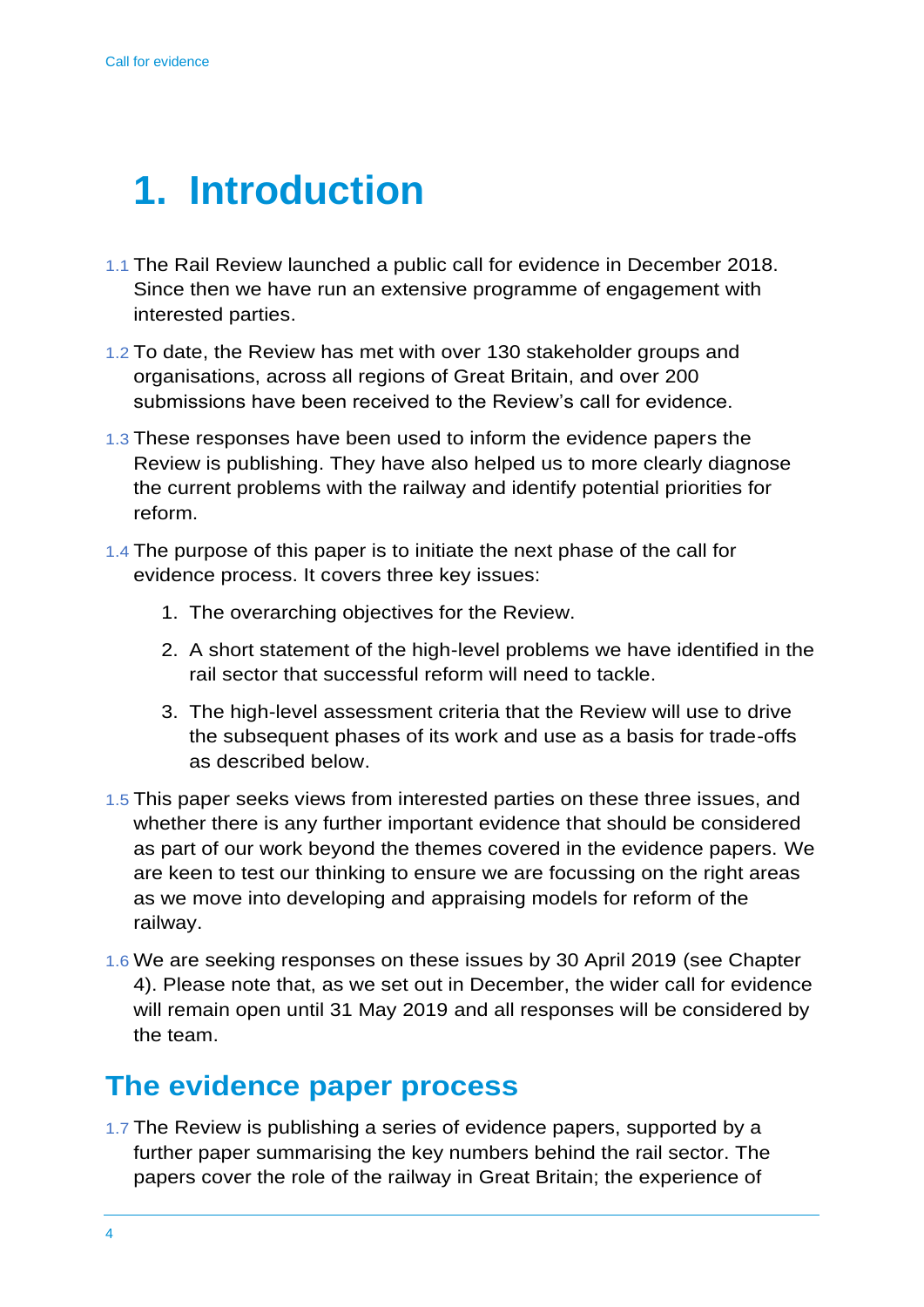railway users (both passengers and freight); and, the organisation of the railway in Great Britain and other countries.

1.8 The approach of these papers has been to summarise evidence and information on the key issues and themes on which the Review will draw; they are not exhaustive of the full evidence base which will be used by the Review team. Nor do they set out options for reform or potential future operating models.

### **The need for trade-offs**

- 1.9 Any future operating model for the railway must balance competing objectives. No model will be able to simultaneously achieve everything that everyone wants from the railway. Trade-offs will always be required – for example between the cost of running the railway and the quality of the services it provides, and day-to-day reliability for passengers versus ambitions for running more trains and increasing capacity for the future.
- 1.10 To assist our thinking, we would like to receive views on how the assessment criteria we present here should be balanced as we develop our proposals (see Chapter 5). In some cases, the priority for the Review will be to recommend approaches which will better allow these trade-offs to be considered in future.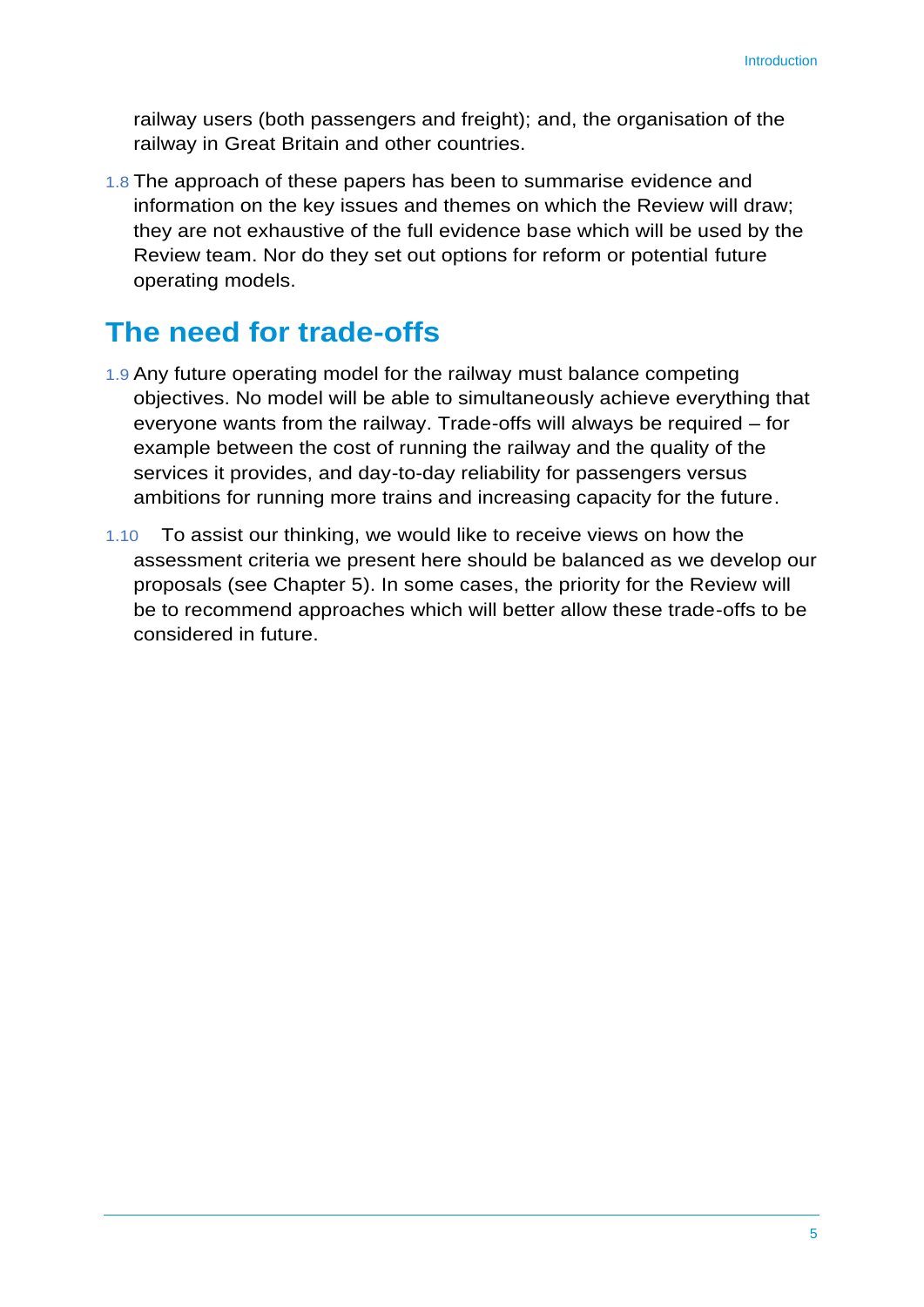### <span id="page-7-0"></span>**2. Proposed objectives**

2.1 The Review has formulated three high-level objectives for a successful railway for Great Britain (Figure 1). As discussed above, trade-offs will inevitably need to be made across and within these objectives. A successful model should, however, have these broad objectives as its aim and be able to facilitate effective approaches to the making of these tradeoffs.

*Great Britain needs a safe and secure railway that is delivering the right outcomes for:* 



#### **Figure 1. Proposed objectives**

2.2 The Review will make proposals which will help deliver these objectives. In line with the Review's Terms of Reference these proposals will be fiscally neutral, beyond any reasonable transition costs, and designed to avoid negative impacts on the public sector balance sheet. The proposals will also be practically deliverable from a baseline of today's railway and capable of implementation within realistic timescales.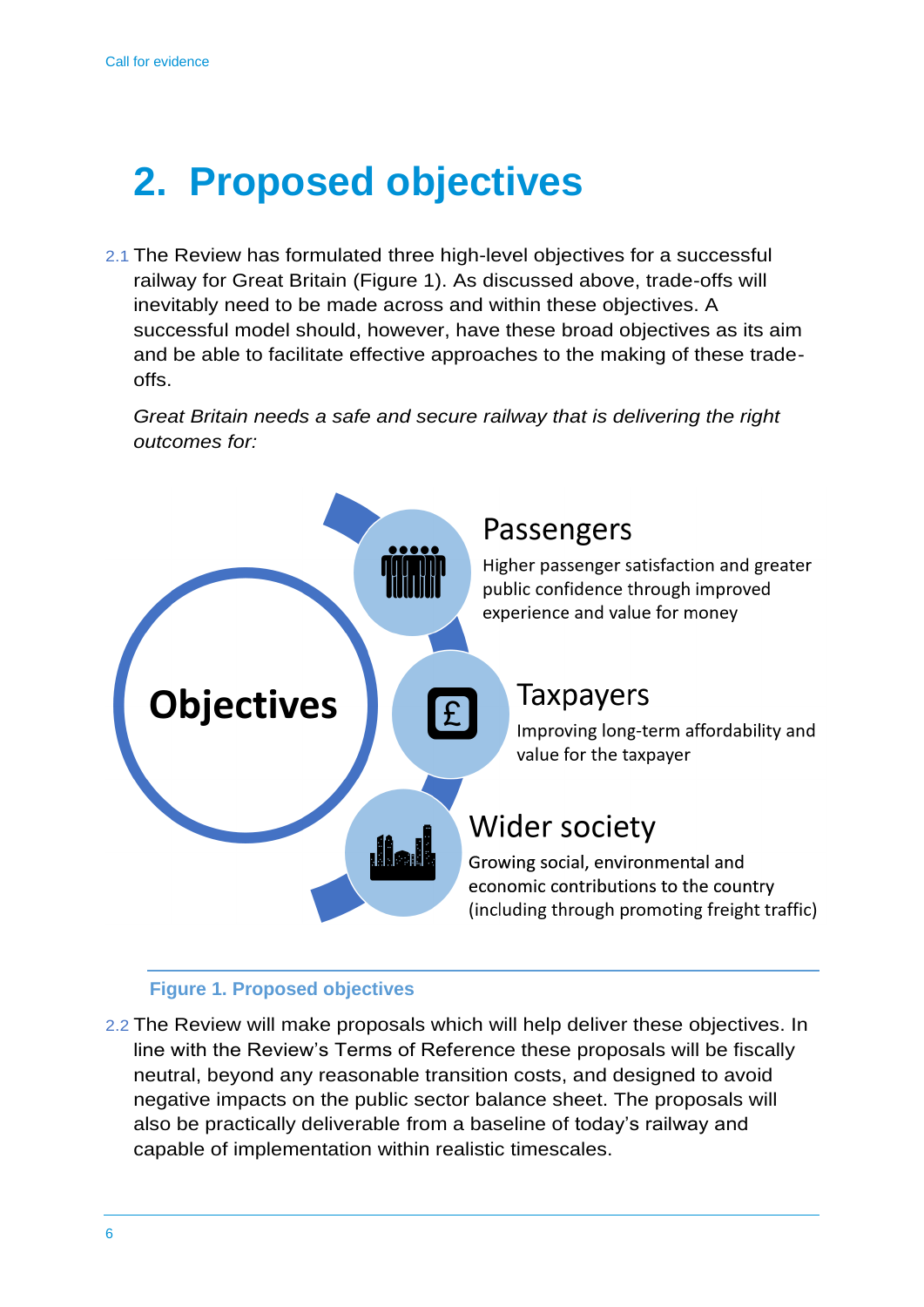### <span id="page-8-0"></span>**3. Summary problem statement**

3.1 The railway plays a vital role in the economy and society of our country. The Review's evidence papers set out the importance of the railway and the many benefits it generates for passengers, communities and businesses around the country.



#### **Figure 2. Summary problem statement**

3.2 However, there is a general consensus both within and beyond the sector that reform is required if the railway is to fulfil its potential in the future. Drawing on this engagement the Review has identified a set of common problems that reflect people's concerns about how the railway works today (Figure 2). This is presented here to stimulate responses to the ongoing call for evidence.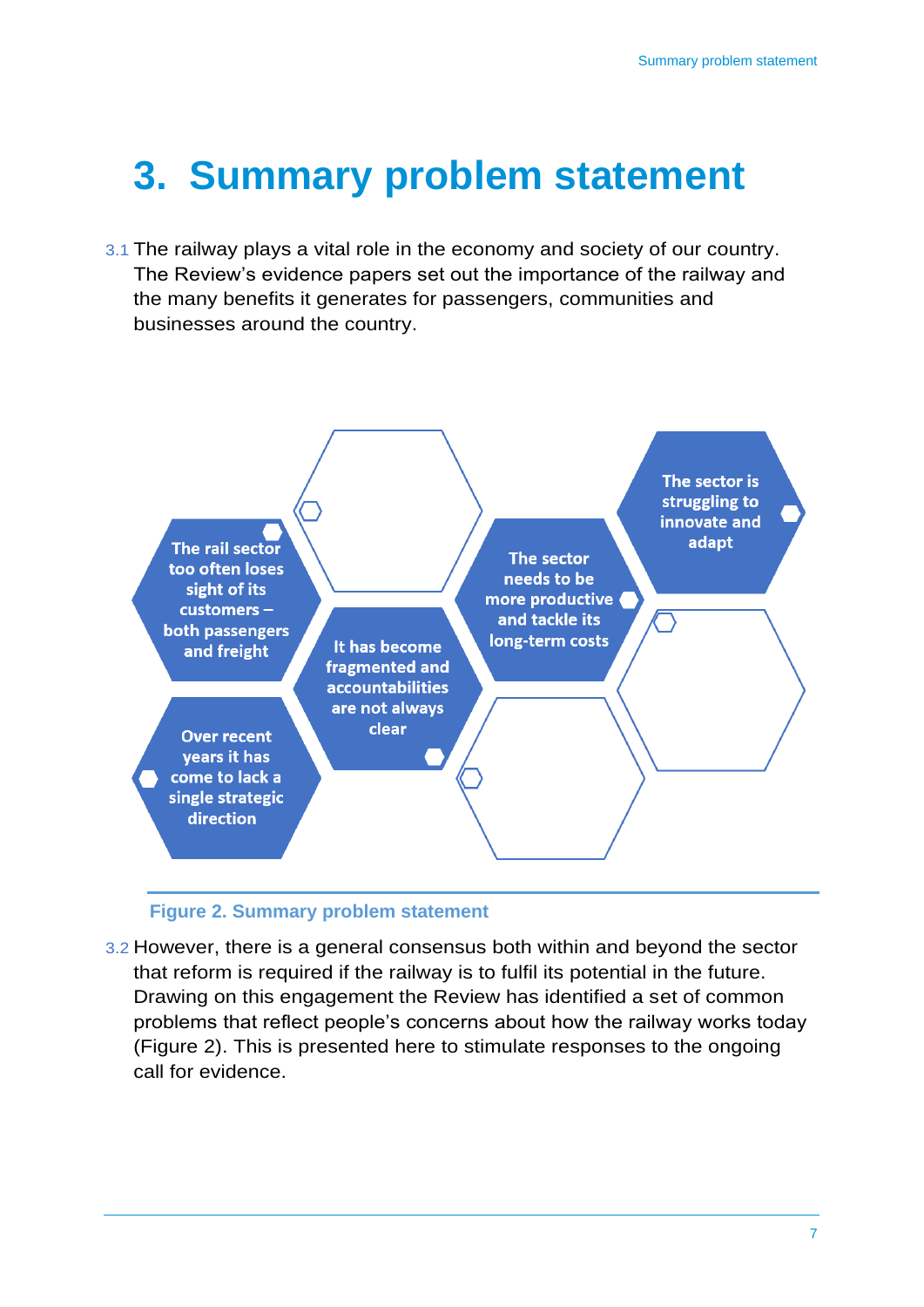## <span id="page-9-0"></span>**4. Summary assessment criteria**

- 4.1 The proposed broad assessment criteria will be used by the Review to develop its recommended model(s) for the railway. They comprise 11 outcomes, supported by seven outputs.
- 4.2 The 11 **outcomes** are:



**Figure 3. Assessment criteria – the 11 outcomes**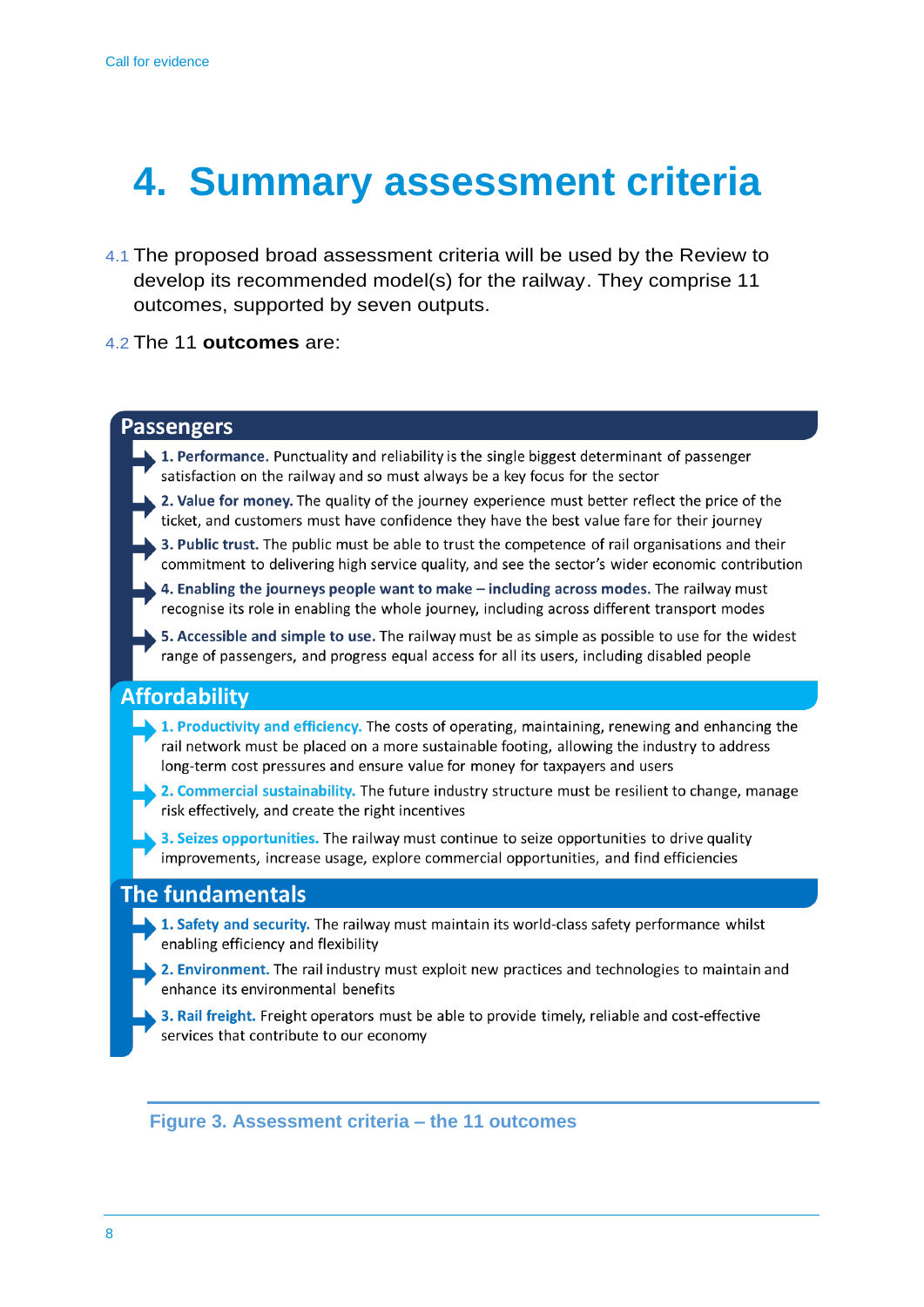4.3 To achieve these outcomes, changes within the sector itself will need to happen. These can be termed system 'outputs'. To achieve the desired outcomes the railway must deliver the following seven **outputs**:

#### **System changes**

- 1. Focus on users. The whole railway must adopt a fully customer-centric view as the basis for decision-making at every level
- 2. Accountability and leadership. A reformed system must make it clear who is taking the decisions that affect passengers and freight customers, so people understand who is in charge. There should be clear accountability to taxpayers
- 3. Decision-making at the right level. Decisions should be taken closer to users where appropriate, while retaining network-level functions to preserve the benefits of an interconnected national network, for both passengers and freight
- 4. Collaboration. The whole sector must draw together the skills and resources needed to plan, deliver and improve rail services more effectively, with everyone focused on delivering for the customer rather than narrow responsibilities defined by organisational boundaries
- \$5. Long-term thinking and innovation. The railway must plan and prioritise for the long-term, seeking opportunities for innovation through technology and ways of working
- 6. Delivery capability, including of change. The industry must have access to the full range of skills needed to ensure delivery on time and to budget
- 7. Workforce engagement and diversity. The sector needs to ensure a productive, flexible, engaged and diverse workforce supported by strong leadership that puts the customer first and is proud of the industry in which it works

**Figure 4. Assessment criteria – the 7 outputs**